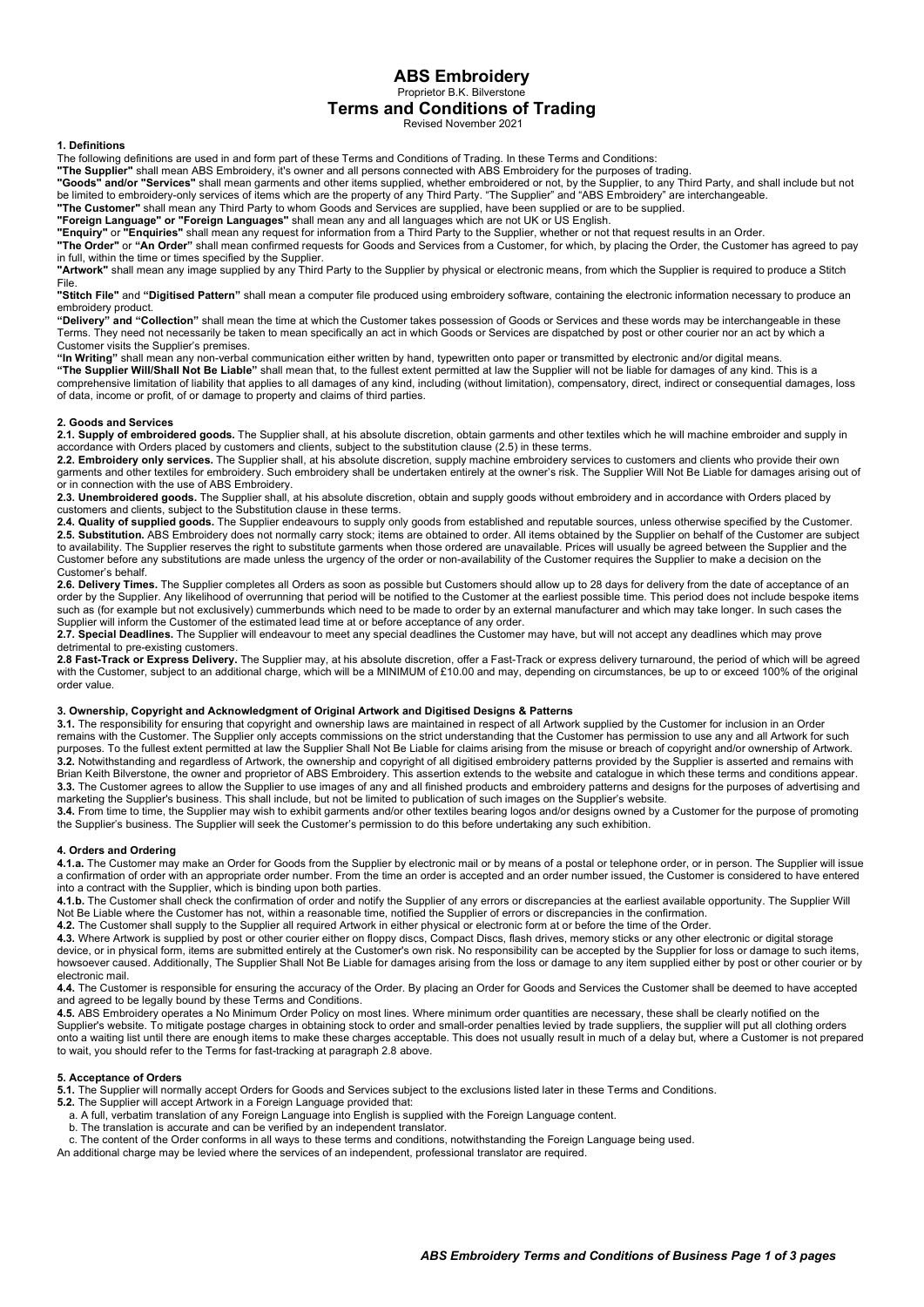# 6. Exclusions

- 6.1. The Supplier reserves the right to refuse to accept any Order which contains, in the Supplier's opinion:
- a. Pornography of any description, either textual or graphic, even if it would otherwise be considered "soft".
- b. Material which is racist, sexist, ageist or inflammatory in any other way.
- c. Offensive, defamatory or libellous material.
- d. Material of a nature which may encourage, support or promote any illegal or banned organisation.
- e. Material of a nature which may encourage, support or promote any contraband or any other illegal or banned substance, item or activity. f. Material which may encourage, support or promote political change in any area of the world, other than by the accepted legal processes of that country.
- g. Material which may encourage, support or promote civil or military unrest in any area of the world.
- h. Material which may encourage, support or promote cruelty of any nature, either to humans or to any animal.

This list may not be exclusive and the final decision on whether or not to accept Artwork lies solely and absolutely with the Supplier. The Supplier reserves the right to refuse to accept any Order on any grounds whatsoever without assigning a reason.

## 7. Catalogue(s)

7.1. Any and all statements, terms, prices and other information shown in Catalogue(s) and Price List(s) and/or Merchandising provided by the Supplier form part of these Terms and Conditions unless otherwise stated. Any part of any Catalogue, Price List or Merchandising supplied by ABS Embroidery may be varied from time to time at the Supplier's absolute discretion.

# 8. Supplementary Terms and Conditions

8.1. Any and all special Terms (including but not exclusively notifications of discounts and temporary or permanent variations and special terms for specific customers or groups, and terms for customers supplying their own goods for embroidery) form part of these Terms and Conditions, regardless of whether or not they are included herein. These Terms and Conditions may be quoted in whole or in part as part of any supplementary Terms and Conditions.

## 9. Prices, Charges and Payment

9.1. VAT. At the present time, ABS Embroidery is not registered for VAT and so there is no VAT to add to prices and no VAT element will appear on invoices. Should ABS Embroidery become VAT-registered, VAT will be added at the rate in force to all prices, except for items which are exempt from VAT or zero-rated. VAT Registration is subject to law and may occur without notice. If this should happen between a quote being issued and an order being placed, the Supplier will endeavour to notify any Customers who may be affected.

9.2. Prices. Any and all prices and other information shown in the Suppliers Catalogue, Price List and/or Merchandising form part of these Terms and Conditions unless otherwise stated. The Supplier reserves the right to vary prices without notice at his absolute discretion. Where a price has been varied following the issue of a quotation, the Supplier will notify the Customer as soon as possible.

9.3. Quotations. Validity of quotations is at the Supplier's absolute discretion and may vary from quote to quote. The validity of any written quote will be shown clearly on that quote. Quotations should not be confused with estimates.

9.4. Estimates. The Supplier may offer informal costing estimates from time to time, either verbally or in writing, but these are not binding upon any party in any way whatsoever.

9.5. Payment Terms. Payment terms are normally Payment with Order. At his absolute discretion, the Supplier may offer Payment on Delivery, Payment on (or before) Collection, Payment on Receipt of Invoice, 30 Days' Credit or any combination or variation of any of these terms. The Supplier will specify terms at the point into which a contract is entered.

9.6. Credit Terms. Credit terms are not normally offered. Discussions may be entered into but only in extremely exceptional circumstances and at the Supplier's absolute discretion.

9.7. Overdue Accounts. ABS Embroidery reserves the reserves the right to charge compound interest at 5% of the gross invoice value per month on overdue invoices, commencing one calendar month following the invoice date. ABS Embroidery will seek debt recovery by any legitimate and lawful means including, but not limited to, claims in the County Court and/or the employment of a licensed debt recovery agency.

9.8. Dishonoured Cheques. ABS Embroidery reserves the right to charge a minimum administration fee of £25 for dishonoured cheques. This is the minimum charge and may vary, depending upon costs actually incurred by ABS Embroidery in recovering the debt.

9.9. Discounts. The Supplier may, from time to time and at his absolute discretion, offer discounts for any reason which the Supplier may assign. Discounts are not a right of the Customer and may be withdrawn at any time. Discounts are not negotiable. Initial Setup and Carriage Charges are not included in discounts.

9.10. Trade Prices. The Supplier does not normally undertake trade or contract work, nor offer trade prices. Exceptions to this may be discussed from time to time but ABS Embroidery's primary market is retail.

9.11. Methods of Payment. The following methods of payment are accepted by ABS Embroidery. Payment is accepted in UK Sterling only.

a. Personal Cheque – Accepted only when made payable to ABS Embroidery. No goods will be supplied until the cheque is fully cleared through the banking system.

b. Company-Type Cheques. Cheques from legitimate businesses and unincorporated organisations, made payable to ABS Embroidery, are accepted by arrangement. c. PayPal payments – Accepted at the Supplier's current registered e-mail address. ABS Embroidery reserves the right to levy an additional charge of 5% of the whole amount due to cover PayPal operating charges.

d. BACS – Payments are accepted into the Supplier's business account, details of which will be notified to the Customer on request. Customers should allow up to 5 working days for BACS payments to reach the Supplier's account.

e. UK Postal Orders and International Money Orders in Sterling – are no longer accepted.

f. Credit and Debit Cards – The Supplier uses PayPal to process Credit and Debit Card payments. The cards which are accepted are subject to PayPal's policies in force at the time of purchase. Until further notice ABS Embroidery is not able to accept Card payments by phone or in person.

g. Cash – when presented in person. Notes may be subject to security checks. ABS Embroidery DOES NOT accept £50 notes under any circumstances.

## 10. Carriage (Shipping and Handling)

10.1. Charges. Carriage is normally charged according to weight and volumetric weight as designated by the Carrier, unless otherwise arranged. The Supplier reserves the right to add reasonable charges to cover the cost of packaging and the time taken to arrange shipment.

10.2. Method. Goods will normally be shipped via the most cost-effective route. Carriers may include, but not be limited to the Royal Mail or any other courier service. The Supplier may also deliver goods personally by prior arrangement, for which a carriage charge will normally be levied.

10.3 Insurance and Claims. Goods will not normally be insured in transit below the value of £100 unless the customer specifically requests it. Costs of insurance, Recorded Delivery or Registered Post must be borne by the Customer and will be included in the Carriage charge. The Supplier Shall Not Be Liable for claims arising from loss or damage to properly packaged goods in transit.

10.4 Uncollected Orders Sometimes, a Customer may request to collect a completed Order in person from the Supplier. There is no room for long-term storage of goods at the Supplier's premises so in such cases, the Supplier will hold the goods for a period not exceeding seven days following notification of the Order's completion, unless other arrangements have been made beforehand. After that period the Supplier reserves the right to either:

a. Levy a daily charge of up to £20 (twenty pounds) per day, commencing on the eighth day for each and every day or part of a day that the Order remains uncollected and/or

b. Dispose of the Order by whatever means the Supplier deems appropriate and, if necessary, charge the cost of disposal to the Customer. This applies both to goods supplied by the Supplier and to goods supplied by the Customer.

#### 11. Returns.

Please refer to the **Warranties and Liabilities** clause of these Terms and Conditions.

#### 12. Foundation of Contract and Specifications.

12.1. No Contract will subsist between the Supplier and Customer for the sale of any Goods unless and until the Supplier accepts the order by e-mail, telephone, letter or other means.

12.2. Whilst the Supplier makes every effort to ensure that any and all Goods descriptions and illustrations supplied by him are accurate and current, the Supplier is dependant upon the requirements of each individual Customer. Completed Goods may therefore differ slightly from advertised descriptions.

12.3. The Supplier cannot guarantee product availability. Should Goods ordered be temporarily unavailable the Customer shall be notified of the delay in delivery and given the option to cancel the order. If the Customer does not cancel the Order, the Customer shall be deemed to have accepted the new delivery date. 12.4. By placing an order for Goods and/or Services from the Supplier, the Customer acknowledges that he, she or they have read fully and understood these Terms

and Conditions and is entering into a contract based upon these Terms and Conditions by which he, she or they agree to be legally bound.